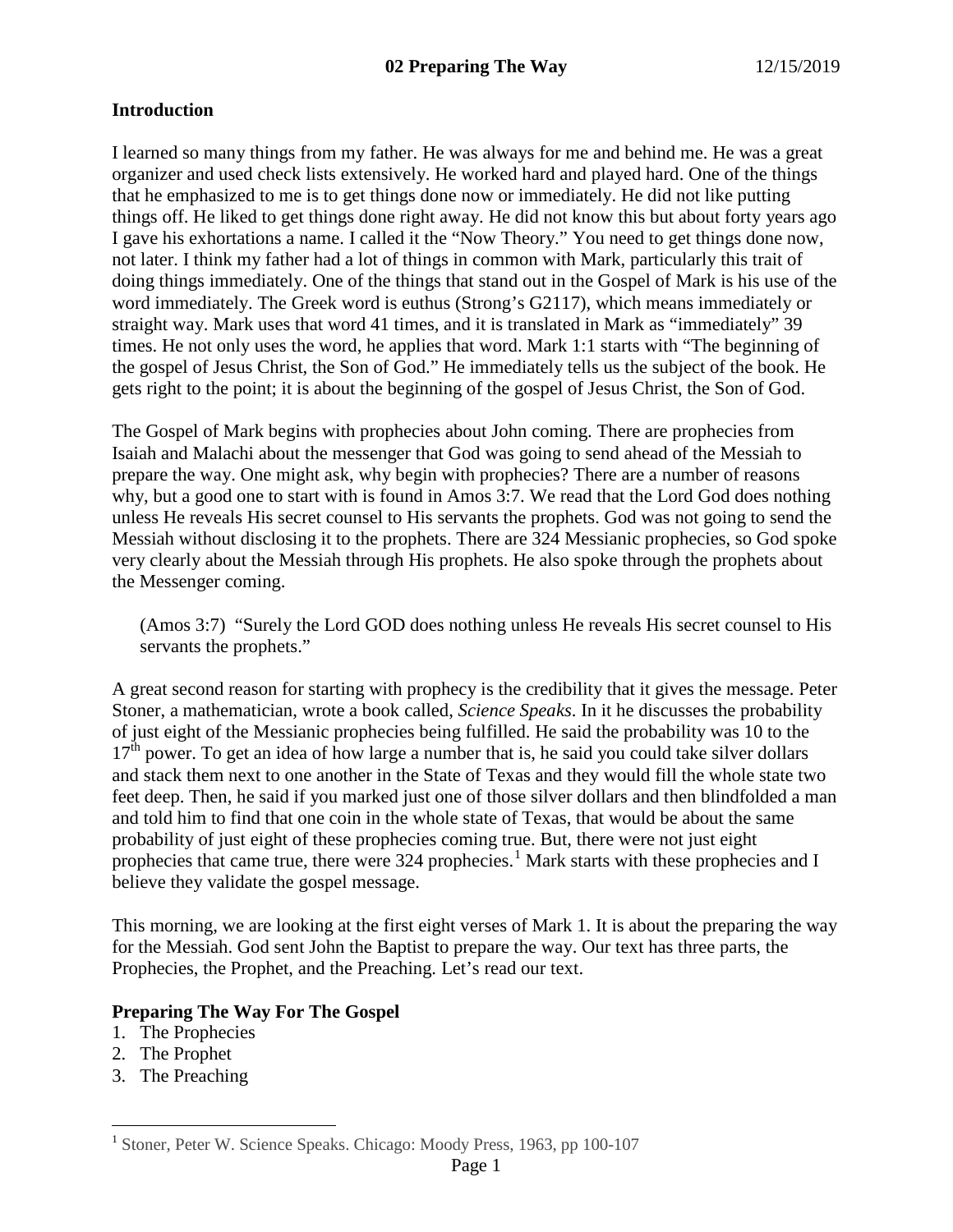(Mark 1:1-8) "The beginning of the gospel of Jesus Christ, the Son of God. {2} As it is written in Isaiah the prophet: "BEHOLD, I SEND MY MESSENGER AHEAD OF YOU, WHO WILL PREPARE YOUR WAY; {3} THE VOICE OF ONE CRYING IN THE WILDERNESS, 'MAKE READY THE WAY OF THE LORD, MAKE HIS PATHS STRAIGHT.'" {4} John the Baptist appeared in the wilderness preaching a baptism of repentance for the forgiveness of sins. {5} And all the country of Judea was going out to him, and all the people of Jerusalem; and they were being baptized by him in the Jordan River, confessing their sins. {6} John was clothed with camel's hair and *wore* a leather belt around his waist, and his diet was locusts and wild honey. {7} And he was preaching, and saying, "After me One is coming who is mightier than I, and I am not fit to stoop down and untie the thong of His sandals. {8} "I baptized you with water; but He will baptize you with the Holy Spirit."

## **1. The Prophecies**

Mark begins by saying that it is written in Isaiah the prophet, "Behold, I send My messenger ahead of you, who will prepare your way; the voice of one crying in the wilderness, 'make ready the way of the Lord, make His paths straight.'" We actually find the first line that he quotes is from Malachi 3:1. It was Malachi who prophesied, "Behold, I am going to send My messenger, and he will clear the way before Me."

(Malachi 3:1) "Behold, I am going to send My messenger, and he will clear the way before Me. And the Lord, whom you seek, will suddenly come to His temple; and the messenger of the covenant, in whom you delight, behold, He is coming," says the LORD of hosts."

The part that is from Isaiah is "a voice is calling, 'Clear the way for the Lord in the wilderness.'" So, Mark has correctly stated that the prophet Isaiah prophesied about John coming. Both prophets prophesied that God was going to send His messenger to prepare the way for the Messiah.

(Isaiah 40:3) "A voice is calling, "Clear the way for the LORD in the wilderness; Make smooth in the desert a highway for our God."

Jesus Himself taught about John the Baptist. In Matthew 11:11-15, He said, "Truly I say to you, among those born of women there has not arisen anyone greater than John the Baptist! Yet the one who is least in the kingdom of heaven is greater than he. From the days of John the Baptist until now the kingdom of heaven suffers violence, and violent men take it by force. For all the prophets and the Law prophesied until John. And if you are willing to accept it, John himself is Elijah who was to come. He who has ears to hear, let him hear." What Jesus said is rich in meaning. He gave great honor to John the Baptist, saying that among those born of women, there was not anyone greater than John. Jesus also made it clear that getting into the kingdom of God was much greater than greatness on earth. That makes me want to help as many people into heaven as possible. The least in heaven are greater than the greatest people here on earth. That is quite a statement. We should all rejoice that our names are written in the book of life, and we should try to get as many into heaven as possible. However, my point in bringing up this account is that Jesus said that John the Baptist was Elijah. I do not believe that Elijah was reincarnated and came as a new person. I believe that the spirit of Elijah rested upon John the Baptist. John came in the spirit of Elijah, which was also prophesied by Malachi.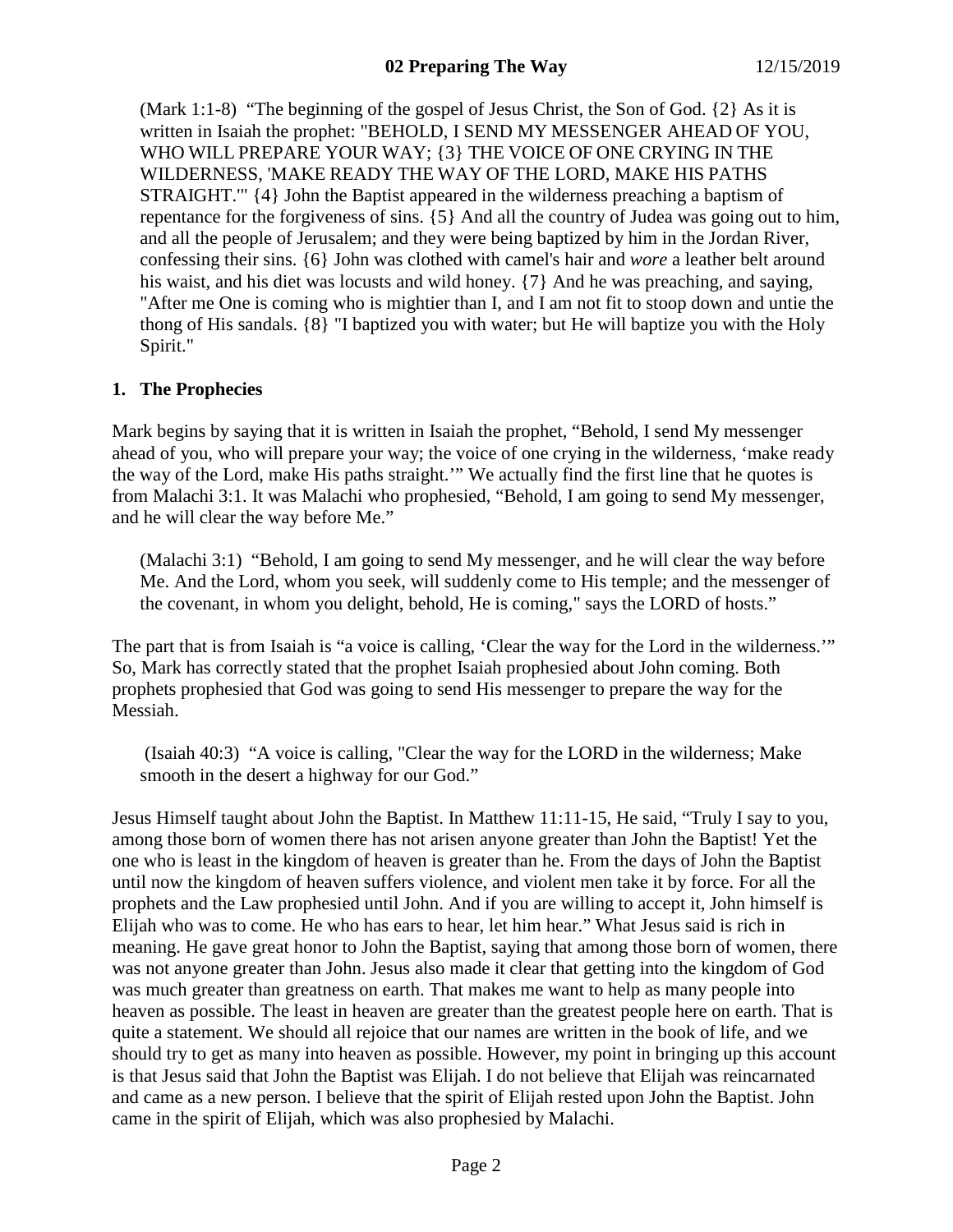(Matt 11:11-15) "Truly I say to you, among those born of women there has not arisen *anyone* greater than John the Baptist! Yet the one who is least in the kingdom of heaven is greater than he. {12} From the days of John the Baptist until now the kingdom of heaven suffers violence, and violent men take it by force. {13} For all the prophets and the Law prophesied until John. {14} And if you are willing to accept *it,* John himself is Elijah who was to come. {15} He who has ears to hear, let him hear."

In Malachi 4:5-6, the prophet said, "Behold, I am going to send you Elijah the prophet before the coming of the great and terrible day of the Lord." Jesus is affirming that John the Baptist was the fulfillment of Malachi's prophecy about Elijah coming.

(Malachi 4:5-6) "Behold, I am going to send you Elijah the prophet before the coming of the great and terrible day of the LORD. {6} He will restore the hearts of the fathers to *their* children and the hearts of the children to their fathers, so that I will not come and smite the land with a curse."

In Mark 9:11-13, people asked Jesus, "Why is it that the scribes say that Elijah must come first?" One of the reasons that they would reject Christ from being the Messiah is that they were waiting for Elijah to come first. Jesus answered, saying, "Elijah does first come and restore all things…But I say to you that Elijah has indeed come, and they did to him whatever they wished, just as it is written of him." Jesus lets them know that Elijah has come in the form of John the Baptist, and this is not a reason not to believe that Jesus is the Messiah. The gospel of Mark starts with the prophecies about John the Baptist because he had to come to fulfill the prophecies that God would send a messenger before the Messiah to prepare the way.

(Mark 9:11-13) "They asked Him, saying, "*Why is it* that the scribes say that Elijah must come first?" {12} And He said to them, "Elijah does first come and restore all things. And *yet* how is it written of the Son of Man that He will suffer many things and be treated with contempt? {13} But I say to you that Elijah has indeed come, and they did to him whatever they wished, just as it is written of him."

In the Gospel according to Luke, he gives a much more detailed account of the birth of John the Baptist. Let's read Luke's account, starting in Luke 1:5.

(Luke 1:5-25) "In the days of Herod, king of Judea, there was a priest named Zacharias, of the division of Abijah; and he had a wife from the daughters of Aaron, and her name was Elizabeth. {6} They were both righteous in the sight of God, walking blamelessly in all the commandments and requirements of the Lord. {7} But they had no child, because Elizabeth was barren, and they were both advanced in years. {8} Now it happened *that* while he was performing his priestly service before God in the *appointed* order of his division, {9} according to the custom of the priestly office, he was chosen by lot to enter the temple of the Lord and burn incense.  $\{10\}$  And the whole multitude of the people were in prayer outside at the hour of the incense offering. {11} And an angel of the Lord appeared to him, standing to the right of the altar of incense. {12} Zacharias was troubled when he saw *the angel,* and fear gripped him. {13} But the angel said to him, "Do not be afraid, Zacharias, for your petition has been heard, and your wife Elizabeth will bear you a son, and you will give him the name John. {14} "You will have joy and gladness, and many will rejoice at his birth. {15} "For he will be great in the sight of the Lord; and he will drink no wine or liquor, and he will be filled with the Holy Spirit while yet in his mother's womb. {16} "And he will turn many of the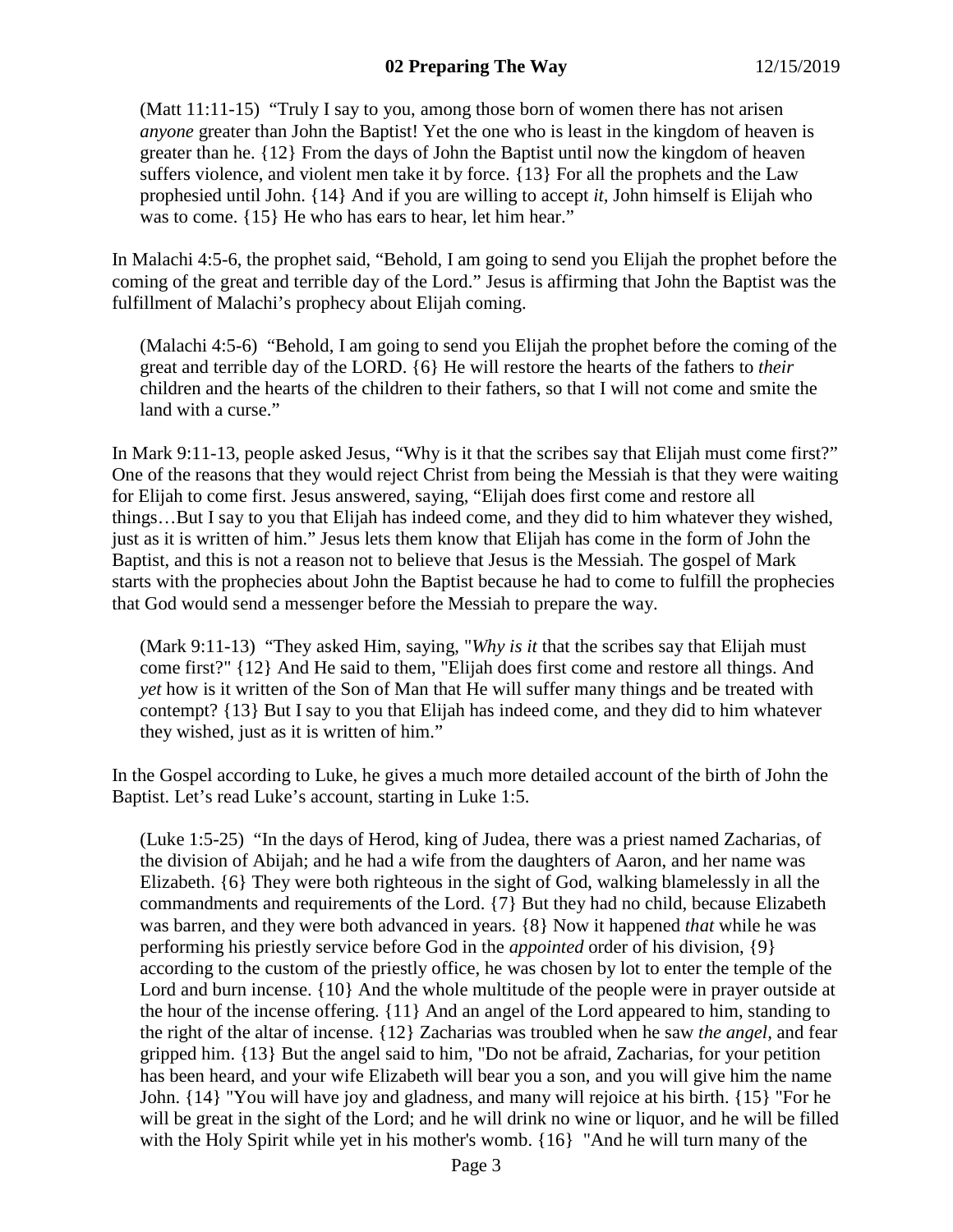sons of Israel back to the Lord their God. {17} "It is he who will go *as a forerunner* before Him in the spirit and power of Elijah, TO TURN THE HEARTS OF THE FATHERS BACK TO THE CHILDREN, and the disobedient to the attitude of the righteous, so as to make ready a people prepared for the Lord." {18} Zacharias said to the angel, "How will I know this *for certain?* For I am an old man and my wife is advanced in years." {19} The angel answered and said to him, "I am Gabriel, who stands in the presence of God, and I have been sent to speak to you and to bring you this good news. {20} And behold, you shall be silent and unable to speak until the day when these things take place, because you did not believe my words, which will be fulfilled in their proper time." {21} The people were waiting for Zacharias, and were wondering at his delay in the temple. {22} But when he came out, he was unable to speak to them; and they realized that he had seen a vision in the temple; and he kept making signs to them, and remained mute. {23} When the days of his priestly service were ended, he went back home. {24} After these days Elizabeth his wife became pregnant, and she kept herself in seclusion for five months, saying, {25} "This is the way the Lord has dealt with me in the days when He looked *with favor* upon *me,* to take away my disgrace among men."

Notice what the angel of the Lord said to Zacharias about his son, John. "He will be great in the sight of the Lord." Jesus affirmed that in Matthew 11:11. The angel said he would drink no wine or liquor, and he will be filled with the Holy Spirit while yet in his mother's womb. We see the fulfillment of that in Luke 1:39-45. When Mary had a visitation from the angel and was told that she was going to conceive and that Elizabeth was also pregnant, she went in a hurry to the hill country to a city of Judah and entered the house of Zacharias. When she greeted Elizabeth, little John the Baptist, leaped in her womb and Elizabeth was filled with the Holy Spirit. The angel had prophesied that John would be filled with the Holy Spirit while in his mother's womb.

(Luke 1:39-45) "Now at this time Mary arose and went in a hurry to the hill country, to a city of Judah, {40} and entered the house of Zacharias and greeted Elizabeth. {41} When Elizabeth heard Mary's greeting, the baby leaped in her womb; and Elizabeth was filled with the Holy Spirit. {42} And she cried out with a loud voice and said, "Blessed *are* you among women, and blessed *is* the fruit of your womb! {43} And how has it *happened* to me, that the mother of my Lord would come to me? {44} For behold, when the sound of your greeting reached my ears, the baby leaped in my womb for joy. {45} And blessed *is* she who believed that there would be a fulfillment of what had been spoken to her by the Lord."

Let me deviate from our text for just a minute. Little John was not a fetus in the womb, but a baby. Little John heard Mary's voice. Babies hear and sense what is going on outside the womb. Little John leaped in her womb with joy. Babies in the womb have emotions and feelings. John leaped in her womb in response. Babies in the womb can respond to things that they hear. Furthermore, John got filled with the Holy Spirit while in the womb when he heard Mary's voice. He was not a fetus, but a baby. God made us with a body, soul, and spirit, and we see all three of these operating three months before he was born. He was not a fetus that became a human after birth. He was a joyful little baby inside the womb that could hear, kick, leap, emotionally respond with joy, and to be filled with the Holy Spirit. We must fight against the lies of the enemy to our generation that these are just fetuses, not humans, and a mother can abort them with no consequences. These are babies that are being brutally murdered, and innocent blood is being shed in our country. This text is a strong defense to the lie being propagated in our schools and country.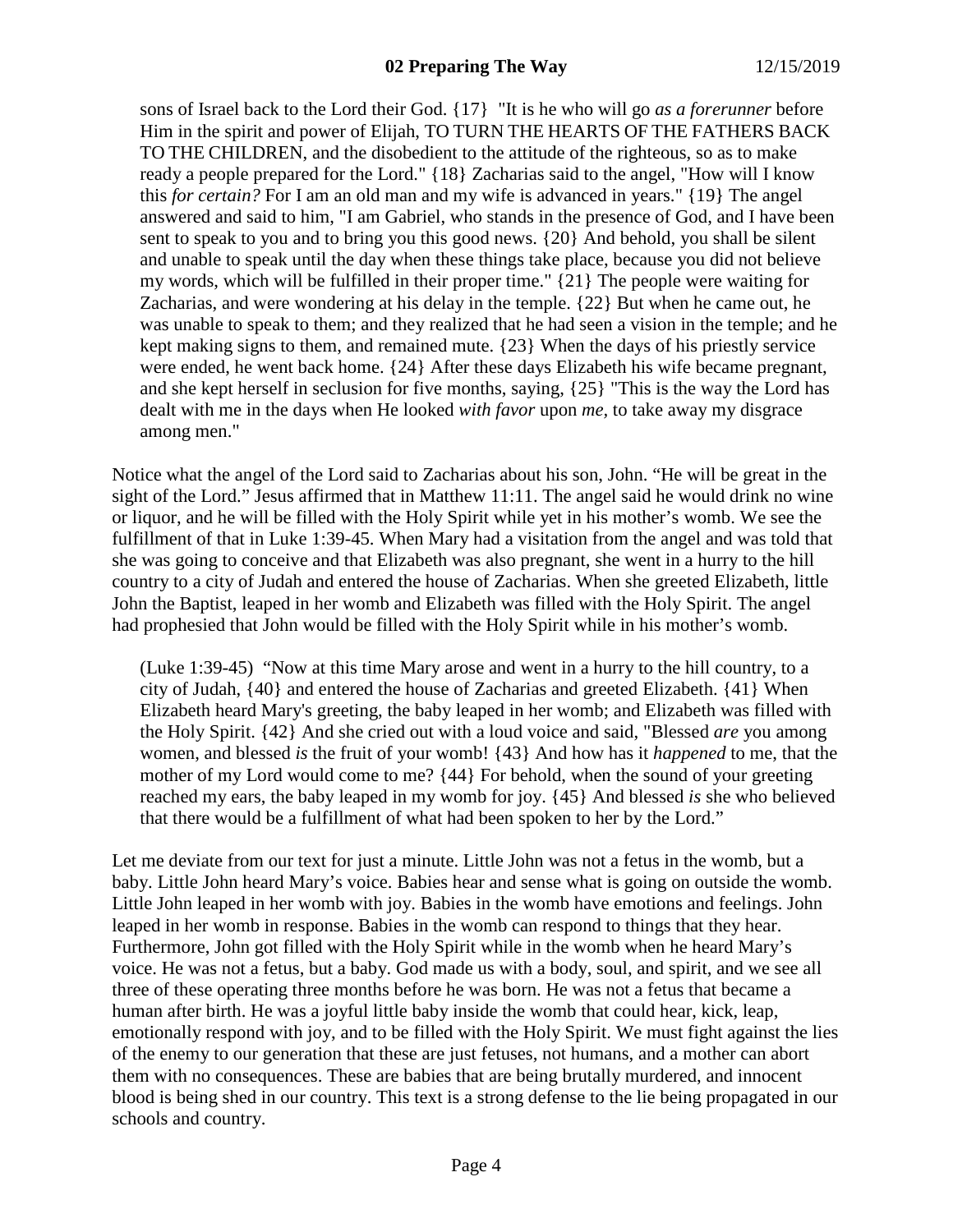### **02 Preparing The Way** 12/15/2019

Next, the angel said to Zacharias that his son, John, would turn many of the sons of Israel back to the Lord their God. He would be the forerunner before the Messiah in the spirit and power of Elijah. I mentioned earlier that John was not reincarnated. John was John, not Elijah, but he came in the spirit and power of Elijah. When Jesus said that John was Elijah, He was agreeing with what the angel had declared to Zacharias before Elizabeth even became pregnant with John. The angels also said that John would turn the hearts of the fathers back to the children, and the disobedient to the attitude of the righteous, so as to make ready a people prepared for the Lord. That is why John came. He came as the messenger to prepare the way of the Lord.

#### **2. The Prophet**

#### **a. John's Ministry**

After giving the prophecies about the coming of John the Baptist and how he would preach in the wilderness, Mark jumps immediately to John's ministry in the wilderness preaching a baptism of repentance for the forgiveness of sin. All the country of Judea and all the people of Jerusalem were going out to him in the wilderness and were being baptized and confessing their sins.

(Mark 1:4-5) "John the Baptist appeared in the wilderness preaching a baptism of repentance for the forgiveness of sins. {5} And all the country of Judea was going out to him, and all the people of Jerusalem; and they were being baptized by him in the Jordan River, confessing their sins."

## **b. John' Birth**

Mark does not give any of the background of John. I want to take a few minutes to fill in the gap. We will go to Luke 1:57-80.

(Luke 1:57-80) "Now the time had come for Elizabeth to give birth, and she gave birth to a son. {58} Her neighbors and her relatives heard that the Lord had displayed His great mercy toward her; and they were rejoicing with her. {59} And it happened that on the eighth day they came to circumcise the child, and they were going to call him Zacharias, after his father. {60} But his mother answered and said, "No indeed; but he shall be called John." {61} And they said to her, "There is no one among your relatives who is called by that name." {62} And they made signs to his father, as to what he wanted him called. {63} And he asked for a tablet and wrote as follows, "His name is John." And they were all astonished. {64} And at once his mouth was opened and his tongue *loosed,* and he *began* to speak in praise of God. {65} Fear came on all those living around them; and all these matters were being talked about in all the hill country of Judea. {66} All who heard them kept them in mind, saying, "What then will this child *turn out to* be?" For the hand of the Lord was certainly with him. {67} And his father Zacharias was filled with the Holy Spirit, and prophesied, saying: {68} "Blessed *be* the Lord God of Israel, For He has visited us and accomplished redemption for His people, {69} And has raised up a horn of salvation for us In the house of David His servant—  $\{70\}$  As He spoke by the mouth of His holy prophets from of old—  $\{71\}$  Salvation FROM OUR ENEMIES, And FROM THE HAND OF ALL WHO HATE US; {72} To show mercy toward our fathers, And to remember His holy covenant, {73} The oath which He swore to Abraham our father, {74} To grant us that we, being rescued from the hand of our enemies, Might serve Him without fear, {75} In holiness and righteousness before Him all our days. {76} And you, child, will be called the prophet of the Most High; For you will go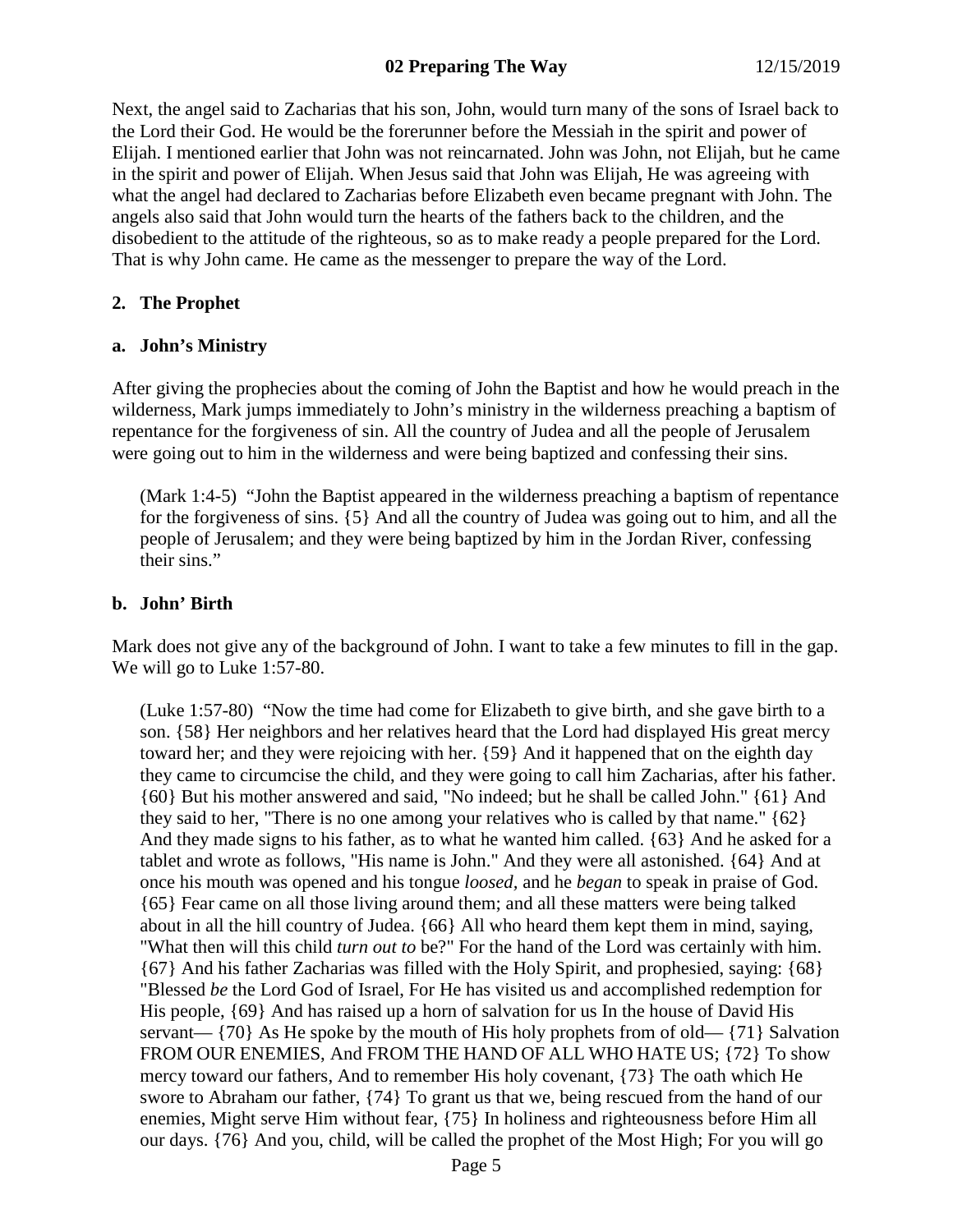on BEFORE THE LORD TO PREPARE HIS WAYS; {77} To give to His people *the* knowledge of salvation By the forgiveness of their sins, {78} Because of the tender mercy of our God, With which the Sunrise from on high will visit us, {79} TO SHINE UPON THOSE WHO SIT IN DARKNESS AND THE SHADOW OF DEATH, To guide our feet into the way of peace." {80} And the child continued to grow and to become strong in spirit, and he lived in the deserts until the day of his public appearance to Israel."

I want to make just a few comments about this. First, when the angel told Zacharias that Elizabeth would have a baby boy, he asked in disbelief about how this would happen. Because of that, the angel said he would be silent and unable to speak until the day when these things happened. (Luke 1:20) So, Zacharias has been unable to speak until little John was born. On the  $8<sup>th</sup>$  day, when he was being circumcised, they were going to name him Zacharias. They asked Zacharias what he wanted him to be named and he wrote on a tablet, "His name is John." As soon as he did that, his tongue was loosed and he was able to speak again. The prophetic word of the angel had come to pass. The first thing Zacharias did was to begin to praise God. There is a progression. Next, we find that Zacharias is filled with the Holy Spirit. Praise and worship fills us with the Holy Spirit. Paul wrote in Ephesians 5:18 that we are not to be drunk with wine for that is dissipation, but we are to be filled with the spirit, speaking to one another in psalms, hymns and spiritual songs, singing and making melody with our hearts to the Lord, always giving thanks for all things in the name of Jesus Christ to God the Father. Praise and worship fills us up with the Holy Spirit. As soon as Zacharias began speaking words of praise, he was filled with the Holy Spirit.

(Eph 5:18-20) "And do not get drunk with wine, for that is dissipation, but be filled with the Spirit,  $\{19\}$  speaking to one another in psalms and hymns and spiritual songs, singing and making melody with your heart to the Lord; {20} always giving thanks for all things in the name of our Lord Jesus Christ to God, even the Father;"

The next thing we see is Zacharias prophesying. Most prophets that I know spend time in the word and in worshiping the Lord. Many will call the musicians to begin to play as they prepare to minister prophetically. Prophecy flows out of worship because we prophesy by the Spirit of God and worship fills us with the Holy Spirit. I don't want to go over all of the prophecy, but I do want to cover what he prophesied over his son, John the Baptist. He said, "And you, child, will be called the prophet of the Most High; For you will go on BEFORE THE LORD TO PREPARE HIS WAYS; To give to His people *the* knowledge of salvation By the forgiveness of their sins, Because of the tender mercy of our God." Notice that this prophecy lines up with what Isaiah and Malachi had prophesied about the messenger coming before the Messiah. There was an abundance of prophetic confirmation about John and the ministry that he was going to have in the wilderness preparing the way for the Messiah. These prophecies were fulfilled by John's ministry. John had an effective ministry in the wilderness, as people were confessing their sins and being baptized in the Jordan River.

#### **c. John's Appearance**

Mark records that John was clothed with camel's hair and wore a leather belt. The prophets were known for wearing leather belts. John the Baptist came in the spirit of Elijah, and we find in 2 Kings 1:8 that Elijah was a hairy man with a leather girdle. By wearing a leather and dressing in camel's hair, John would have looked the part of Elijah.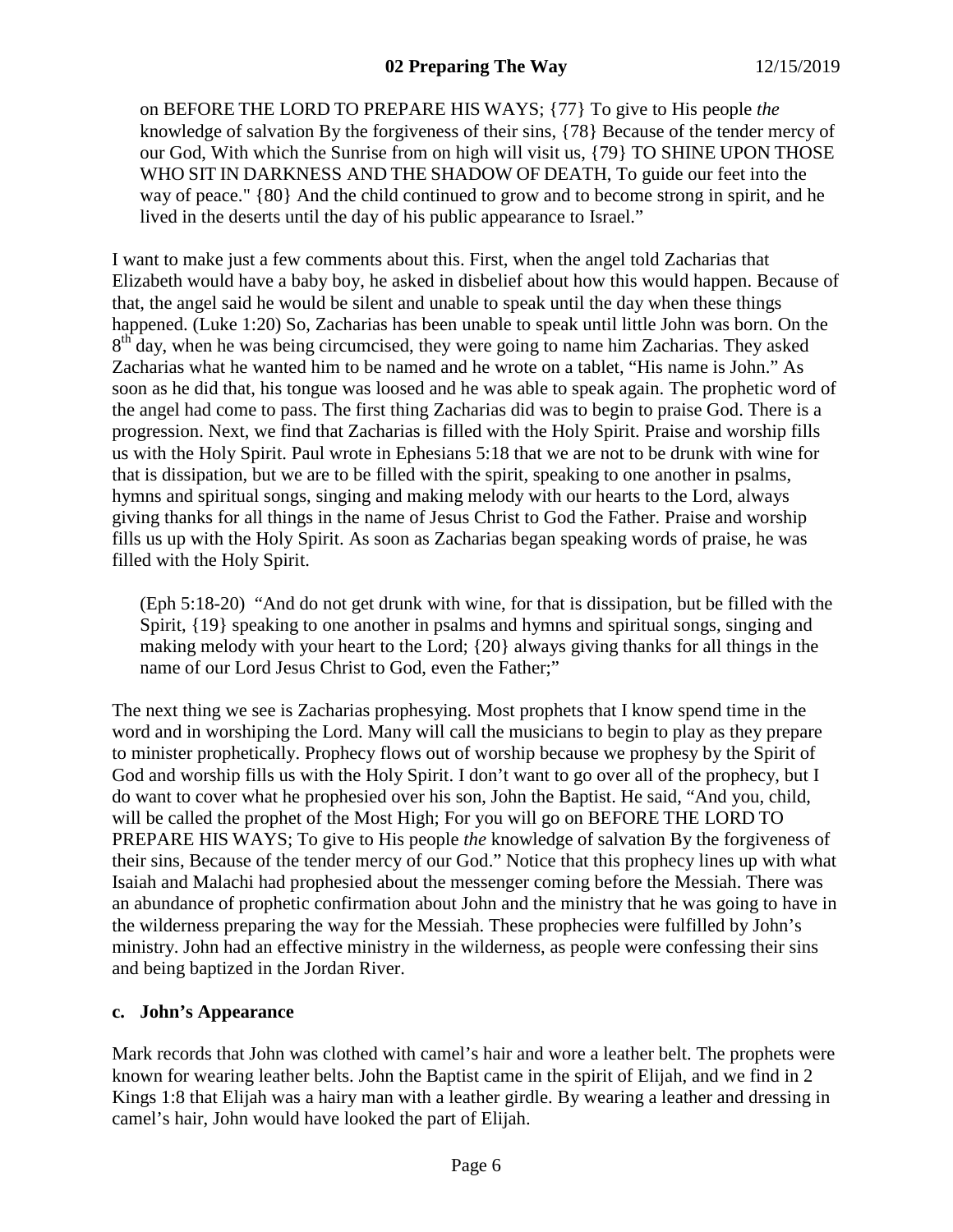(2 Kings 1:8) "They answered him, "*He was* a hairy man with a leather girdle bound about his loins." And he said, 'It is Elijah the Tishbite.""

I believe the real significance of John wearing garments of camel hair has to do with the message he is preaching. Camel hair is very coarse and was used for carpets, blankets and coats. About five pounds of camel hair could be taken from a Bactrian Camel each year. Both goat hair and camel hair were used for making sackcloth. Sackcloth is mentioned 48 times in the Bible and it has to do with mourning and repentance. The Theological Wordbook of the Old Testament (TWOT) says, *"Sackcloth was used as a garment by mourners and those who wished to express contrition. It was worn in such a way as to leave the breast free for beating. As a garment of grief and self-abasement, sackcloth was sometimes the dress of the prophet who preached a message of repentance. Such a sight would be a call to trembling and repentance. Both Elijah and John, preachers of repentance, wore garments of camel's skin (2 Kings 1:8, Matthew 3:4)."* So, I believe that John's clothing of camel's hair was sackcloth, which conveyed a message of repentance and contrition. His appearance was clearly in line with the message he was preaching.

## **d. John's Diet**

He also tells about John's diet, that it consisted of locusts and wild honey. I asked myself, "what is the significance of his diet of locusts and wild honey. I grew up in Iran and about every seven years they had locusts that would swarm in. When I rode my bike to school the tires would constantly be running over the locusts as they were everywhere. They were everywhere and they devoured everything. I also thought about Egypt and how God brought them there to cause Pharaoh to let His people go. Let's pick it up in Exodus 10:13-15.

(Ex 10:13-15) "So Moses stretched out his staff over the land of Egypt, and the LORD directed an east wind on the land all that day and all that night; and when it was morning, the east wind brought the locusts. {14} The locusts came up over all the land of Egypt and settled in all the territory of Egypt; *they were* very numerous. There had never been so *many* locusts, nor would there be so *many* again. {15} For they covered the surface of the whole land, so that the land was darkened; and they ate every plant of the land and all the fruit of the trees that the hail had left. Thus nothing green was left on tree or plant of the field through all the land of Egypt."

So, the locusts were a sign of judgment. In the book of Joel, he prophesied that God would bring locusts as judgment (Joel 1:4). There were four types of locusts, the swarming locusts, the creeping locusts, the stripping locusts and the gnawing locusts. If God's people did not repent, God was going to send these different locusts and they would devour and destroy everything. However, if they would repent and turn to God, He would restore to them everything that the locusts had stripped away. (Joel 2:12-27).

(Joel 1:4, 2:25) "What the gnawing locust has left, the swarming locust has eaten; And what the swarming locust has left, the creeping locust has eaten; And what the creeping locust has left, the stripping locust has eaten….{2:25} Then I will make up to you for the years That the swarming locust has eaten, The creeping locust, the stripping locust and the gnawing locust, My great army which I sent among you."

John's diet was locust and wild honey. I believe that the honey represents God's goodness and favor. When the children of Israel were in the desert, He promised to bring them into a land of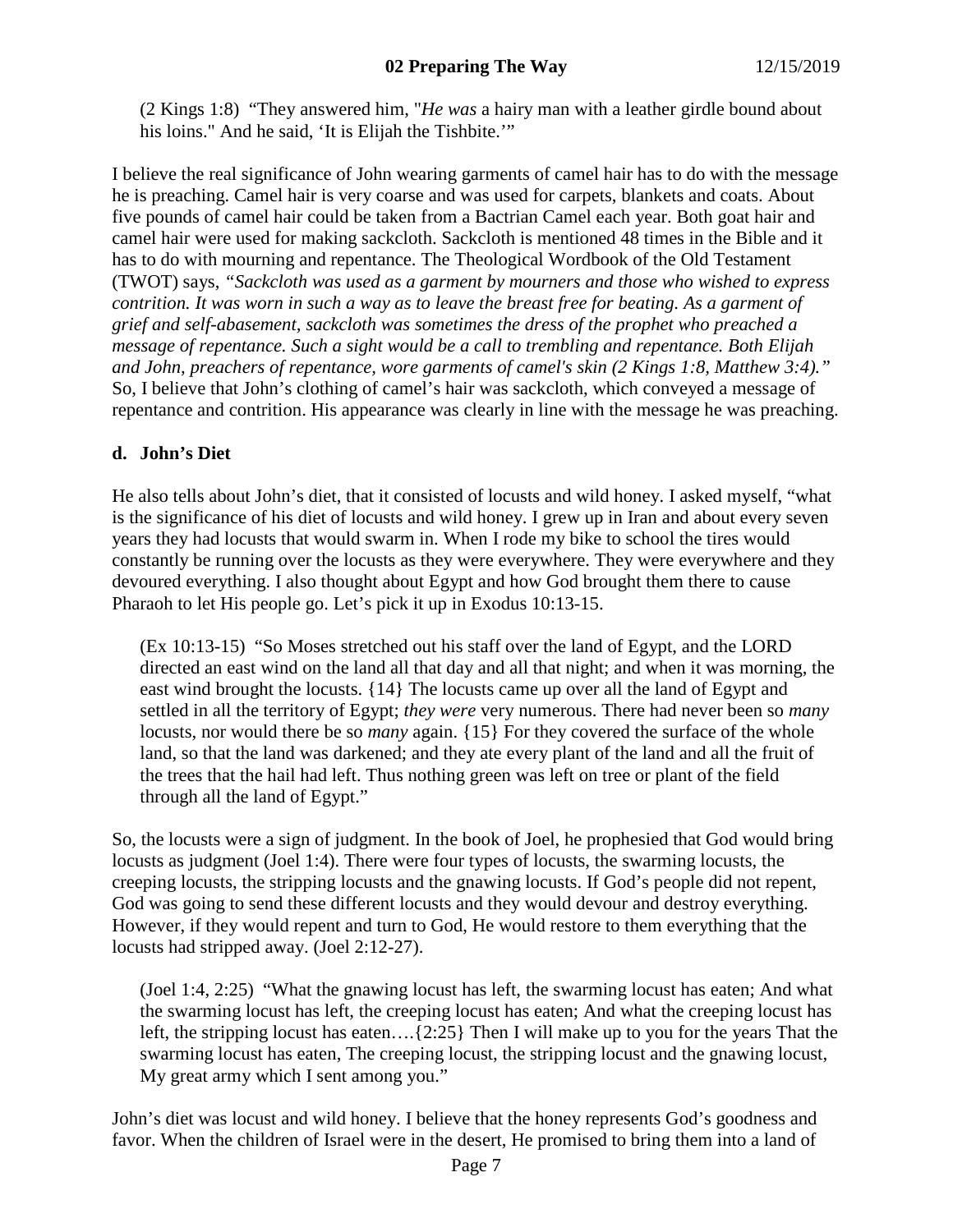# **02 Preparing The Way** 12/15/2019

milk and honey. That represented the very best of land and the blessing of God. John's message of repentance was two-fold. If they would repent and confess their sins, they would enter into God's Promised Land and His blessing and favor. If they rejected the message, there would be judgment, represented by the locusts. That was the message of his life, represented by his diet.

#### **e. John's Attitude**

In Mark 1:7-8, Mark addresses John's attitude, which was humble. John preached, "After me One is coming who is mightier than I, and I am not fit to stoop down and untie the thong of His sandals." John recognized that Jesus, the Son of God, the Lamb of God who would take away the sins of the world (John 1:29), was mightier than himself. He recognized that Jesus existed before Him, even though in the flesh he was born before Jesus (John 1:30).

(Mark 1:7-8) "And he was preaching, and saying, "After me One is coming who is mightier than I, and I am not fit to stoop down and untie the thong of His sandals. {8} "I baptized you with water; but He will baptize you with the Holy Spirit."

(John 1:29-30) "The next day he \*saw Jesus coming to him and \*said, "Behold, the Lamb of God who takes away the sin of the world! {30} This is He on behalf of whom I said, 'After me comes a Man who has a higher rank than I, for He existed before me.'"

When Paul wrote the Philippians about having the attitude of humility, listen to what He said. Do nothing from selfishness or empty conceit, but with humility of mind regard one another as more important than yourselves. That is exactly the attitude that John had. He said that Jesus was mightier and more important. He was so important in comparison with himself, that he was not worthy to untie his sandals.

(Phil 2:3-5) "Do nothing from selfishness or empty conceit, but with humility of mind regard one another as more important than yourselves; {4} do not *merely* look out for your own personal interests, but also for the interests of others. {5} Have this attitude in yourselves which was also in Christ Jesus."

Paul also said that they were not to look out just for their own interests, but to also look out for the interests of others. John's whole ministry was about preparing the way for Jesus' earthly ministry. He was looking out for Jesus' ministry. Later on, when Jesus' ministry was increasing and people asked him about it, he said, "He must increase, I must decrease." John's attitude was one of true humility.

(John 3:26-30) "And they came to John and said to him, 'Rabbi, He who was with you beyond the Jordan, to whom you have testified, behold, He is baptizing and all are coming to Him.'.... {30} 'He must increase, but I must decrease.'"

## **3. The Preaching**

We have looked at the prophecies and the prophet. I want to finish by briefly looking at John's preaching. It was prophesied that he would prepare the way of the Lord and preach repentance. Then, in verses four and five, we saw that John was in the wilderness preaching a baptism of repentance for the forgiveness of sins. We also saw that John preached that Jesus was mightier than himself and would baptize with the Holy Spirit, not with water.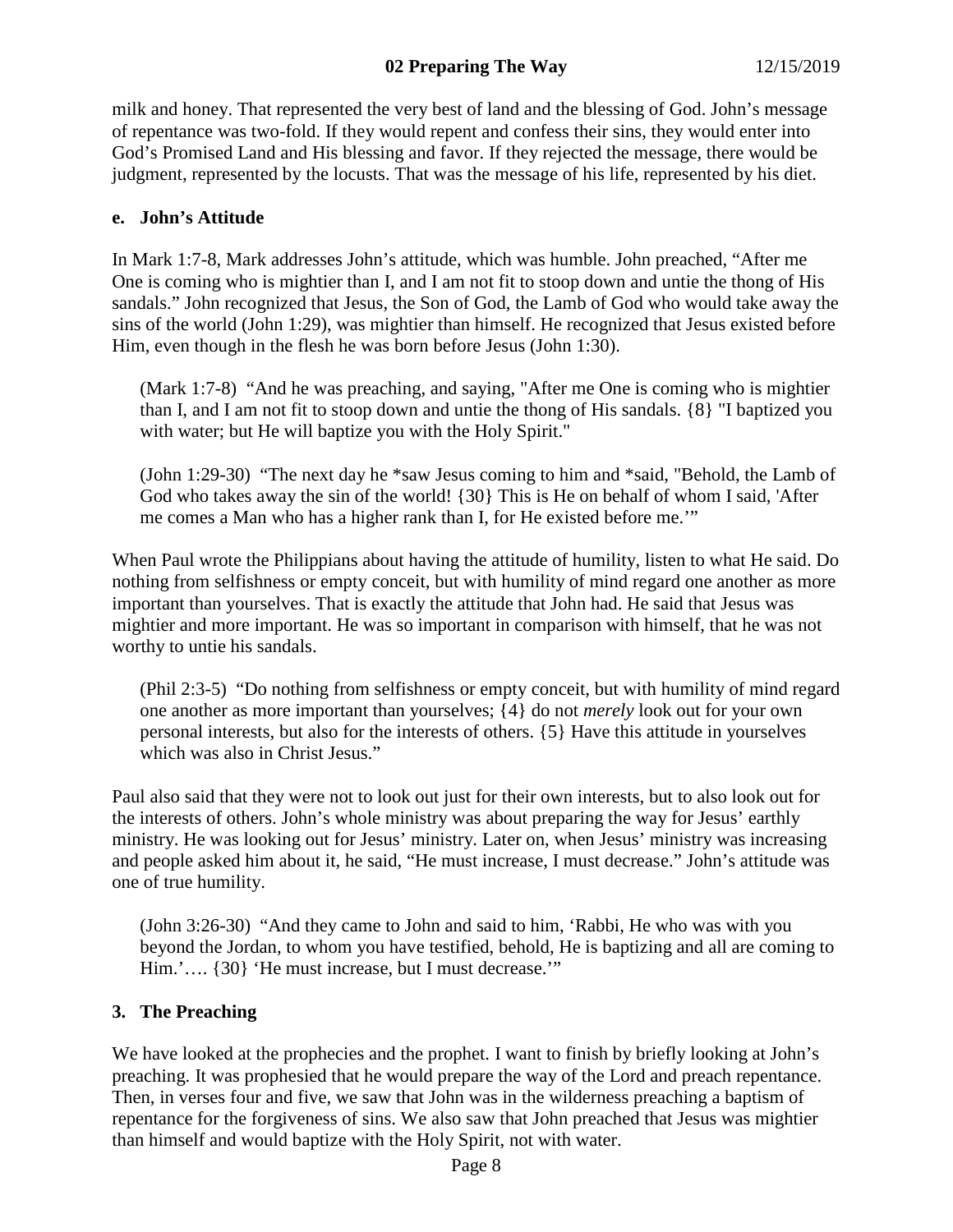# **02 Preparing The Way** 12/15/2019

I will try and briefly describe his message of baptizing for repentance and for the Holy Spirit. In Acts 19:1-6, Paul came to Ephesus and found some disciples. He asked them if they had received the Holy Spirit, and they said that they had never heard about the Holy Spirit. Then, Paul asked them into what were they baptized, and they replied, "Into John's baptism." Paul then explained that John baptized with the baptism of repentance, telling the people to believe in the Messiah who was coming after him, that is Jesus. When they heard this, they then got baptized in the name of Jesus, and after Paul laid hands on them, they received the Holy Spirit.

(Acts 19:1-6) "It happened that while Apollos was at Corinth, Paul passed through the upper country and came to Ephesus, and found some disciples. {2} He said to them, "Did you receive the Holy Spirit when you believed?" And they *said* to him, "No, we have not even heard whether there is a Holy Spirit." {3} And he said, "Into what then were you baptized?" And they said, "Into John's baptism." {4} Paul said, "John baptized with the baptism of repentance, telling the people to believe in Him who was coming after him, that is, in Jesus." {5} When they heard this, they were baptized in the name of the Lord Jesus. {6} And when Paul had laid his hands upon them, the Holy Spirit came on them, and they *began* speaking with tongues and prophesying."

The baptism of John was one of repentance. It was a message that we have sinned and need to repent of our sins and turn to God. So, we find that people were confessing their sins and getting baptized by John.

John also preached that the Messiah would baptize with the Holy Spirit. This was the same baptism of the Holy Spirit that Paul spoke about. When someone receives Christ, they are sealed with the Holy Spirit. In Ephesians 1:13, Paul wrote, "In Him, you also, after listening to the message of truth, the gospel of your salvation, having also believed, you were sealed in Him with the Holy Spirit of promise." At the time of John's preaching, the Holy Spirit had not been poured out on the church. Jesus told the disciples to wait in Jerusalem for the Holy Spirit. After His death, they waited in Jerusalem, just as He had commanded them. At Pentecost, the Holy Spirit was poured out and they were all baptized in the Holy Spirit.

(Eph 1:13) "In Him, you also, after listening to the message of truth, the gospel of your salvation, having also believed, you were sealed in Him with the Holy Spirit of promise,"

At Pentecost, peoples' hearts were pierced and they asked Peter, "What shall we do?" Peter told them to repent and be baptized in the name of Jesus Christ, and they would receive the gift of the Holy Spirit. It was the baptism of John – forgiveness and then the baptism of Jesus – Holy Spirit. It was the same message. The message of repentance prepared the way of the Lord.

(Acts 2:37-38) "Now when they heard *this,* they were pierced to the heart, and said to Peter and the rest of the apostles, "Brethren, what shall we do?" {38} Peter *said* to them, "Repent, and each of you be baptized in the name of Jesus Christ for the forgiveness of your sins; and you will receive the gift of the Holy Spirit."

Up until that time, people were being baptized into the baptism of John, the baptism of repentance. As Paul stated, John was "telling the people to believe in Him who was coming after him, that is, in Jesus." John was preparing the way for the Lord. That was why he was sent. That was the message that he preached.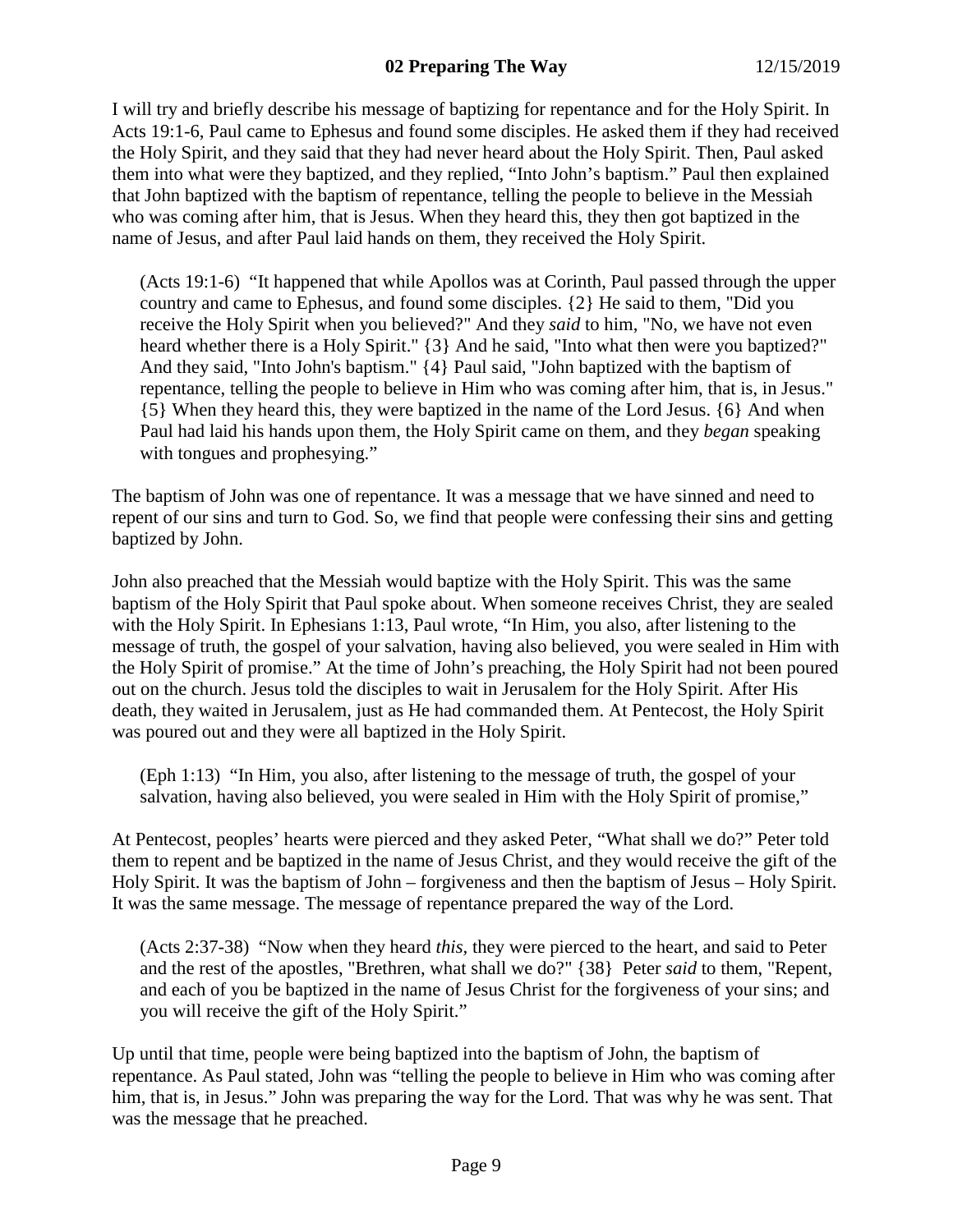# **Conclusion and Applications**

As we come to a close this morning, I want to finish with a verse in Hebrews 6. The author of that letter wrote, "therefore leaving the elementary teaching about the Christ, let us press on to maturity, not laying again a foundation of repentance from dead works and of faith toward God." Repentance and faith in God are elementary and foundational teachings. John preached that we must repent and turn away from our sins and the trying to earn our way to God by good works. We have to turn away from dead works and place our faith in Christ. The baptism of John was about repentance. The baptism of the Holy Spirit was about placing our faith in Christ.

(Heb 6:1) "Therefore leaving the elementary teaching about the Christ, let us press on to maturity, not laying again a foundation of repentance from dead works and of faith toward God."

This morning, have you repented of dead works and placed your faith in God? Have you come to a place in your search for God that you believe that Jesus is the Messiah and you want to receive Christ into your life. If that is your desire this morning, you can pray with me right now.

"Lord Jesus, I believe that You are the Christ. I believe that all the prophecies are true and that You fulfilled all of them. I believe that You are the Son of God and that You came to earth to save us from our sins. I believe that You died on the cross and were raised from the dead on the third day. I ask You to forgive me of my sins, and I ask You to come into my life as my Lord and Savior. Baptize me and seal me with Your Holy Spirit. I pray this in Jesus' name. Amen."

On another note, most of you have made a profession of faith and have received Christ. The question for you this morning is about your life message. John preached a message of repentance and preparation of the gospel. John's appearance of camel hair conveyed a message of repentance. John's diet conveyed a message of repentance in preparation of the gospel. His life message was preaching the gospel, pointing people to Christ. What is your life conveying to other people? When people see you, are they being pointed to Christ? Does your appearance and the things you wear point to Christ? Ladies, does your dress point people to Christ or is it a distraction to the gospel message? Do the things you eat and the activities you involve yourself in point people to Christ? Does your life message line up with the message you proclaim? Does the proclamation of the gospel match up with the demonstration of the gospel message? God has called all of us to point the way to Jesus Christ.

Father God, may we be a church that not only proclaims the gospel, but may we be a church that lives the gospel. Just as John's appearance and diet and message pointed people to the coming Messiah, may our appearance, lifestyle and message point people to Jesus, who came to earth to take away the sins of the earth. I ask this in Jesus' name. Amen.